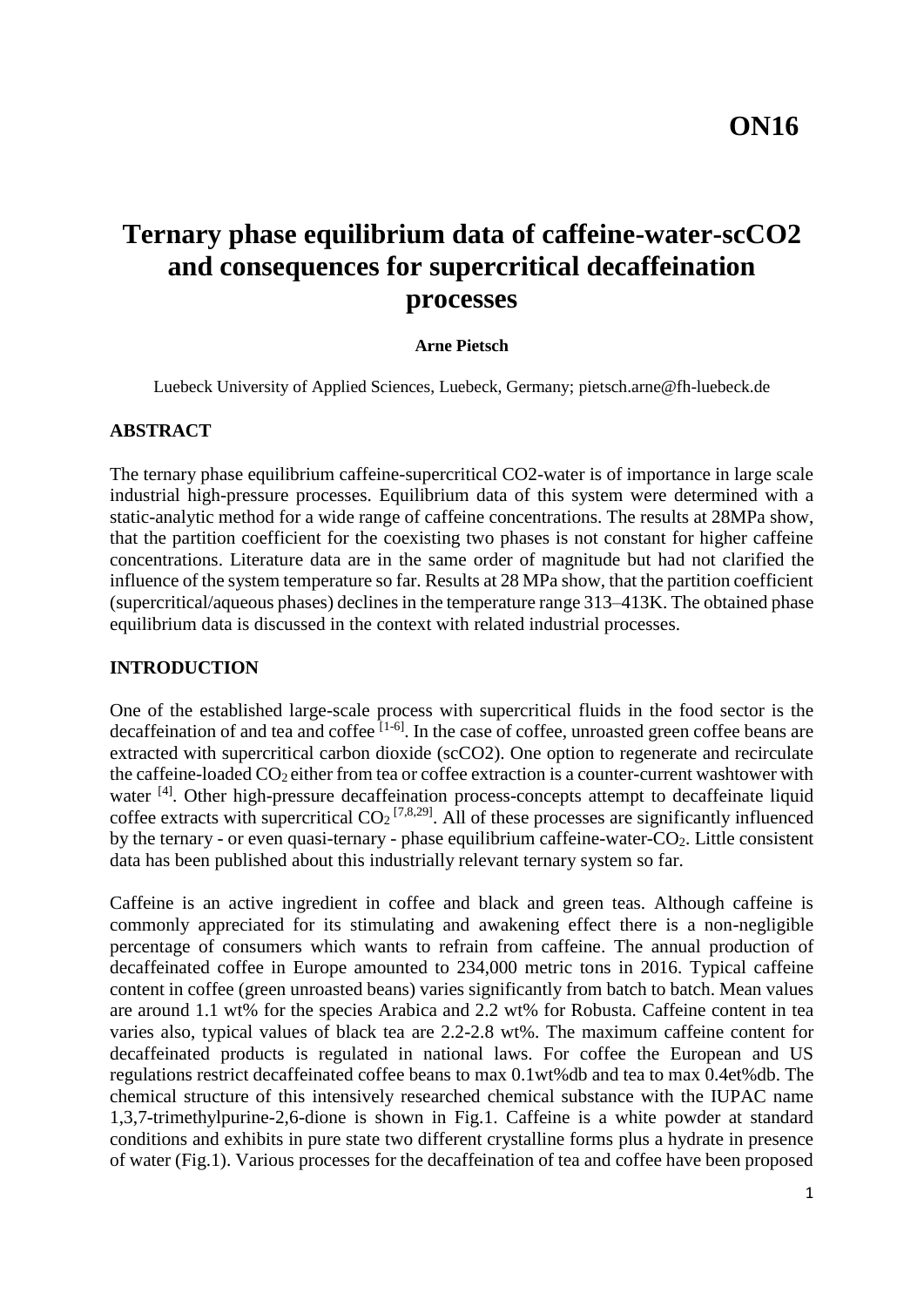and realized. The early industrial processes used a very wide variety of solvents. All of them require complex technical installations and therefore decaffeination is today performed on an industrial scale with high investment costs. There is a clear trend towards large-scale installations, several factories with annual capacities below 5000 t have been shut down in the last decade. Solvents in use today are water, ethyl acetate, dichloromethane and compressed carbon dioxide. Naturally all processes have their specific advantages and limitations from which especially product quality, yield and costs are crucial. A description of today's decaffeination processes with respect to coffee was published recently<sup>[9]</sup>.



**Figure 1.** Chemical structure of caffeine (left) and caffeine crystals (middle). Coffee decaffeination plant with scCO2: water wash tower during construction; with courtesy NATEX Prozesstechnik GesmbH, Austria

High pressure  $CO_2$  is used since the pioneering work of Zosel <sup>[1]</sup> in the 1980ies. Today two concepts with  $CO_2$  are in use: either compressed liquid  $CO_2$ <sup>[10]</sup> or supercritical  $CO_2$  (scCO2). Typical extraction parameters are in the range of 20-30 MPa and 60-120°C. Process times are long<sup>[2]</sup>. The feed materials are natural products and therefore there is always some variation in process performance. A robust online monitoring technology is not realized so far and therefore proof of sufficient decaffeination is provided afterwards by chemical analysis of the product. Despite a current trend to consider significantly higher pressures for new CO2 extraction processes no data on decaffeination performance at higher pressures has been reported so far. Reasons are possibly on one hand that extraction performance is not only limited by equilibrium data but also significantly by kinetic effects (intra-bean diffusion)  $[10]$  and on the other that selectivity regarding aroma components or precursors has to be observed.

The binary phase equilibrium caffeine -  $\sec O_2$  has been investigated by several researchers in the past, Fig. 2 shows data from Johannsen $^{[11]}$ . Several other authors have published binary



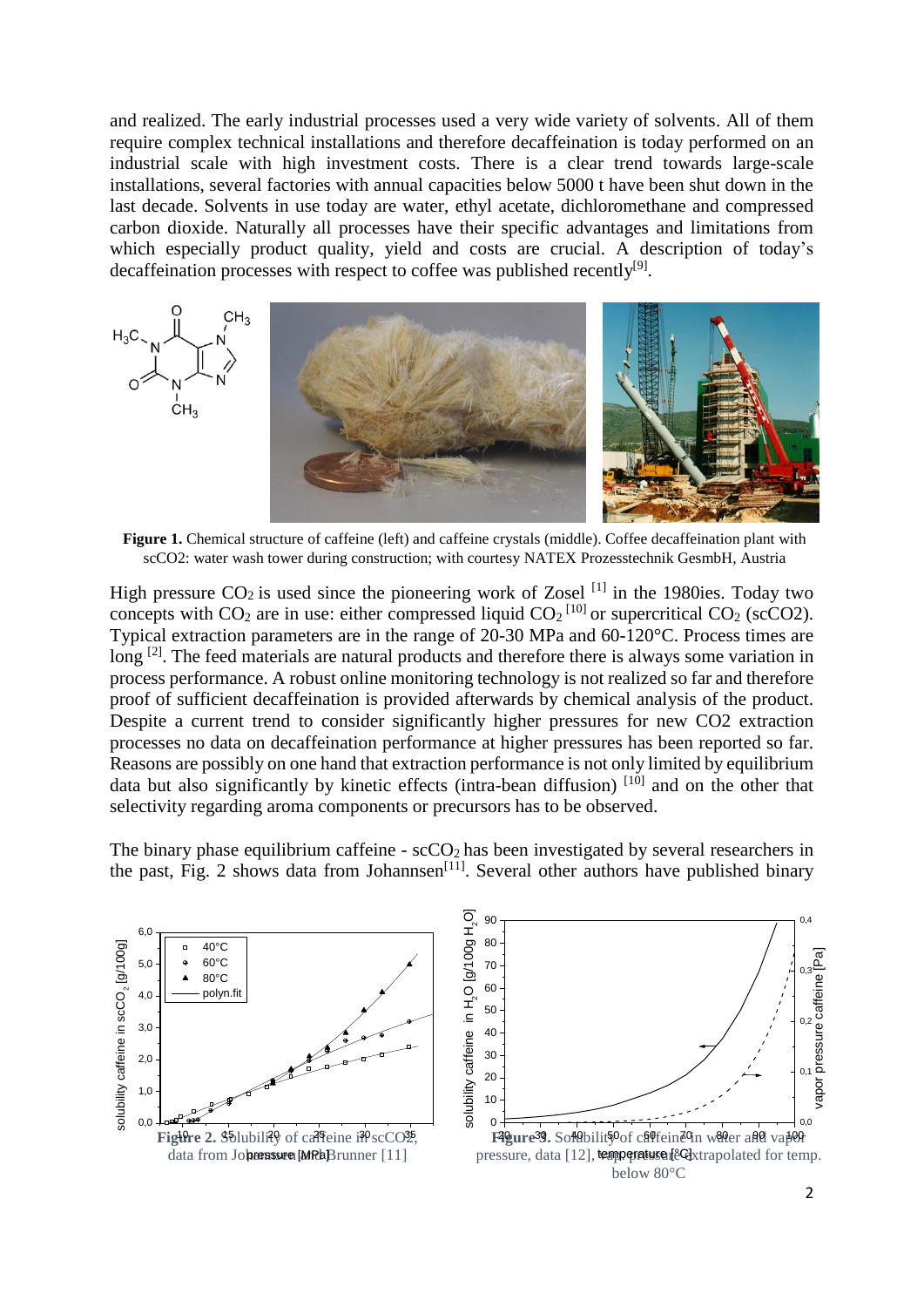solubility data, most of them with slightly lower values. For a compilation and discussion see the same <sup>[11]</sup>. Investigations with added liquid organic co-solvents like methanol or isopropanol show generally a significant increase of the caffeine solubility in the supercritical phase  $[11,13]$ but have not found industrial application so far. With increasing pressure the density of  $CO<sub>2</sub>$ increases and subsequently solvent power for caffeine. Consequently pressures above 20 MPa are applied in industrial processes. The temperature influence is pressure dependent: below the so-called cross-over pressure (range here 17-22 MPa) higher solvent density at lower temperature dominates solubility while above the cross over pressure the effect of increasing caffeine vapor-pressure (data see Fig. 3) overrides the impact of density decrease with rising temperature. Industrial processes are enhanced by humidification of the feed material and the solvent CO2. Three factors are stated in the literature for the enhancing effect: first some authors measured, that caffeine solubility increases in wet  $CO<sub>2</sub>$ <sup>[14,15]</sup>, second caffeine diffuses faster in a wet and therefore swollen feed material matrix<sup>[2]</sup> and lastly the caffeine needs to be freed from a caffeine-chlorogenic acid complex $[4,24]$ . In this context it should also be mentioned, that experimental determination of caffeine solubility in scCO2 using coffee beans rather than neat caffeine have shown significantly reduced values compared to the pure binary systems<sup>[4]</sup>. The same effect was stated recently for tea leaves although the used dynamic method does not seem to be appropriate<sup>[16]</sup>. However, in both processes  $CO<sub>2</sub>$  extracts the caffeine from the feed material (tea or coffee) and needs to be regenerated before recycling to the extractor. Regeneration is possible either with pressure reduction, or with an isobaric process cycle using adsorption (usually activated carbon) or absorption (usually a water wash column). A comparison of these concepts with experimental lab-data is published $[17]$ . Other concepts like high-pressure membrane separation<sup>[18]</sup>, mixed bed of feed and adsorbent<sup>[19]</sup>, use of co-solvents and de-eintrainment<sup>[20]</sup> and mixer-settler systems <sup>[21]</sup> have not found industrial realization so far. The main stated advantages of a water wash tower - a scrubber – are a better selectivity for caffeine, easier caffeine recovery and an energetic beneficial isobaric cycle process.

The basic flow sheet of a wash-tower process as proposed in an early patent from Zosel and realized in industrial tea and coffee decaffeination plants<sup>[2]</sup> is shown in Fig.4. The caffeine loaded  $CO<sub>2</sub>$  enters a high-pressure column at the bottom and is contacted with water in a counter-current mode. Packed columns are generally preferred for processes with compressed gases and at typical process parameters the existing density gradient between scCO2 and an aqueous phase is sufficient for an acceptable flow behavior. A further extension of this process to concentrate/recycle the aqueous caffeine solution is possible with reverse osmosis  $[27,28]$ .



**Figure 4.** extraction process with wash column



**Figure 5.** flow sheet equilibrium apparatus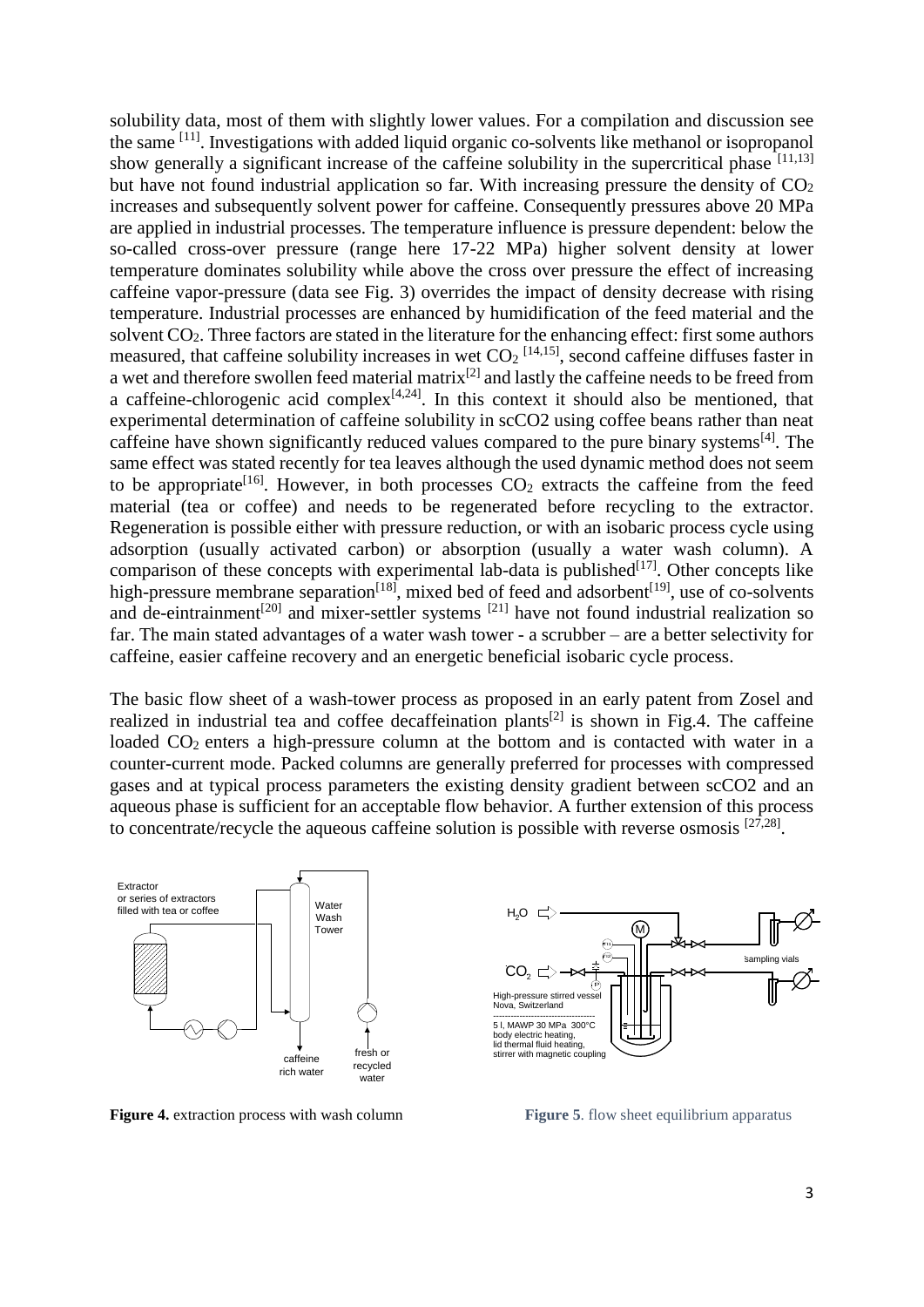### **MATERIALS AND METHODS**

Ternary phase equilibrium data caffeine-scCO2-water were determined with a static-analytic method. A high-pressure stirred tank (NOVA, Switzerland) of 5L and MAWP 30 MPa at 300°C was equipped with two sampling ports (see Fig. 5). The vessel was thoroughly cleaned, preheated and partly filled with an aqueous caffeine or a coffee solution. Subsequently the vessel and all valves were closed and Carbon Dioxide fed to the vessel with a high-pressure diaphragm pump. The system was de-aerated by venting down to atmospheric pressure and refilling several times. After that temperature and pressure were adjusted and sufficient contact time passed to reach phase equilibrium. Vigorous stirring accelerated the process and to establish homogeneous conditions throughout the vessel volume. Stirring was then terminated and phase separation took place. The necessary stirring and settling times were determined in preliminary tests. The caffeine content of the CO2-rich and the aqueous phase were determined by sampling both phases. In order to minimize influence on the system parameters, samples of the CO2-rich phase were pulled first. A very small quantity of the CO2 phase passed a threeway valve and bubbled in expanded state through a glass trap vial previously filled with water. CO2 flow was controlled with a needle valve and visual observation of the bubbling in the trap vial. Total CO2 gas flow was recorded with drum gas meter (Ritter, Germany). Once the required amount of the CO2-rich phase had been let out, the three way valve was switched to shut-off the vessel and open a water supply. Possibly precipitated caffeine was washed with water into the trap vial. Mass of the collected water phase, its caffeine content (measured via UV-VIS at 273nm) and the reading from the gas meter allowed the determination of the caffeine content in the CO2-rich phase. First draw was discarded always. The tiny sampling tubing (1/16") as well as the large equilibrium vessel in relation to the sample quantity allowed multiple measurements without significant pressure loss of the system. Finally samples of the aqueous phase were obtained in a similar way but without the necessity for water rinsing. Pure caffeine was obtained from Merck, Germany, the used water was of demineralized lab quality (conductivity  $\langle 1\mu S \rangle$  and carbon dioxide of a purity >99.95 vol%. For tests with coffee constituents commercially available instant coffee powder (spray dried) with a caffeine content of 3.2% was used. Caffeine content in clean water samples was determined photometrically (UV extinction at 273nm, Shimadzu UV120-02, 10mm glass cuvette) and in coffee solutions with isocratic HPLC (pump Perkin Elmer 250,  $11.5\%$  acetonitrile, 88.5% H<sub>2</sub>O; column Superspher 100 RP18 125+4; 0.8 ml/min; detection at 272 nm Waters M480).

# **RESULTS**

Obtained data given as loadings X (aqueous phase) and Y ( $CO<sub>2</sub>$ -rich phase) in ppm (mg caffeine/kg CO2 or water) and depicted in Fig.6. Polynomic fits are added for illustrating purposes only. The mutual miscibility of the two phases has not been investigated by the later on quoted authors. In isobaric cycle processes both phases will be saturated with the other fluid and therefore determination of caffeine loadings is the main focus. Not surprisingly caffeine concentration in the CO2-rich phase is affected by the concentration in the water phase. It shall be noted, that these values are much lower than the solubility in pure CO2 (binary equilibrium, Fig.2). Or in other words, binary solubility data overestimate the caffeine content in the supercritical phase by roughly one order of magnitude (in the technical relevant data range). Since caffeine is highly water soluble at elevated temperatures (Fig.3) this result is comprehensible and in accordance with literature data [17,22,23].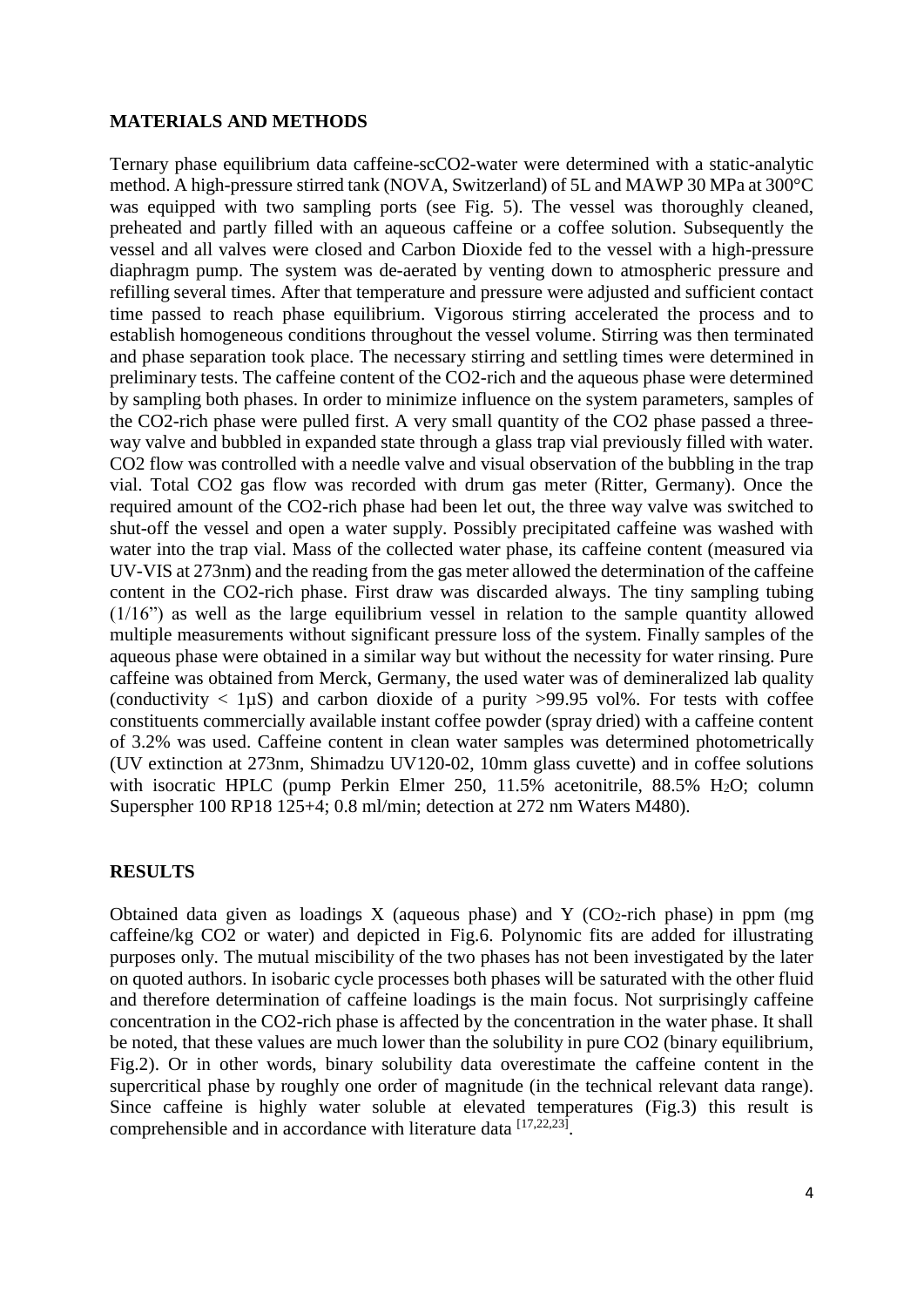The partition coefficient K of caffeine between the coexisting two phases is defined as the relationship of the loadings Y/X (Fig.9). Determined values of the investigated system are significantly below unity (0.02-0.08). A nearly linear relationship between Y and X leading to a constant partition coefficient was can be used for systems with caffeine loadings in the  $CO<sub>2</sub>$ rich phase up to  $\sim$ 100 ppm or the aqueous phase up to  $\sim$  1000 ppm (see Fig.6 left). For higher loadings though a non-negligible influence of caffeine loadings in the system was found (see Fig.6 right).



**Figure 6**. Ternary data caffeine in scCO<sub>2</sub>-H<sub>2</sub>O, influence of caffeine content. left: lower  $CO<sub>2</sub>$  loadings, right: higher loadings

A Gibb´s triangular diagram is depicted in Fig.7. The left part of the bimodal curve is extremely close to  $100\%$  CO<sub>2</sub> and is not recognizable in this plot. On the right side the bimodal shows a nearly constant mass fraction of  $CO<sub>2</sub>$ , the slight tilt against the right edge of the triangle is due to the increasing caffeine fraction. The experimental determination of the  $CO<sub>2</sub>$  concentration in the H<sub>2</sub>O-rich phase did not show a significant influence of caffeine: the mean concentration was 0.0569  $gCO_2/(gH_2O+gCO_2)$  with a SD of 0.24%. This value corresponds well with interpolated literature data of 0.565. The phase diagram is not completely explored yet, some speculative lines are shown.



**Figure 7**. Gibb´s triangular diagram CO<sup>2</sup> – water - caffeine

Not finally known was so far the temperature-influence on the partition coefficient in the technical important pressure range around 30 MPa (see Fig.8). Brudi <sup>[22]</sup> found no significant temperature influence and Birtigh et al. [17] stated comprehensibly that the partition coefficient decreases with increasing temperature although the presented data was not overall consistent. n order to investigate the impact of further components, some equilibrium data with added coffee solubles and isopropanol were measured. Repeatability was poor  $(\pm 8\%)$  probably due to foaming problems in the equilibrium vessel and the data in Tab.2 is shown to illustrate qualitative trends only. But surely it can be stated that coffee solubles decrease the partition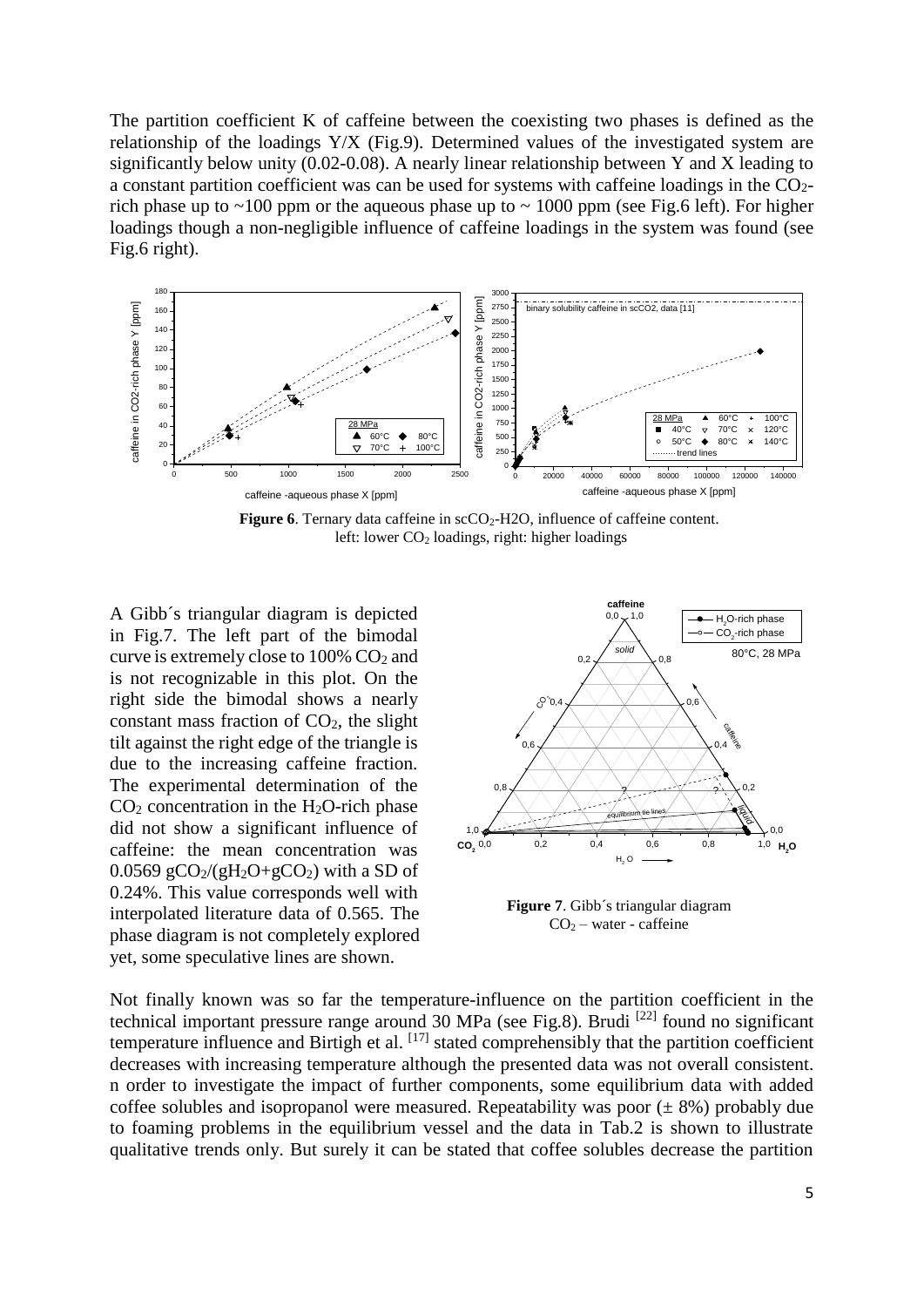coefficient significantly. Addition of 2% isopropanol as modifier increases the partition coefficient but not beyond values of the purely ternary system.



**Figure 8**. Caffeine partition coefficients, calculated or interpolated from literature data

**Figure 9.** Caffeine partition coefficients, this work

| x            | partition coefficient K at 28 MPa, 90°C             |                                                     |                                                                                                  |                                             |                                                                                                 |  |
|--------------|-----------------------------------------------------|-----------------------------------------------------|--------------------------------------------------------------------------------------------------|---------------------------------------------|-------------------------------------------------------------------------------------------------|--|
|              | ternary                                             | quasi-ternary, with coffee solubles and isopropanol |                                                                                                  |                                             |                                                                                                 |  |
|              | caffeine,<br>$CO2$ , H <sub>2</sub> O,<br>interpol. | $+19\%$ coffee<br>solubles in<br>aqueous phase      | $+19\%$ coffee<br>solubles in<br>aqueous phase<br>$+2\%$<br>isopropanol<br>CO <sub>2</sub> phase | +28% coffee<br>solubles in<br>aqueous phase | $+26\%$ coffee<br>solubles in<br>aqueous phase<br>$+2%$<br>isopropanol<br>CO <sub>2</sub> phase |  |
| $~5.000$ ppm | 0.049                                               | 0.028                                               | 0.032                                                                                            | 0.028                                       |                                                                                                 |  |
| $~1000$ ppm  | 0.044                                               |                                                     |                                                                                                  | 0.020                                       | 0.039                                                                                           |  |

# **DISCUSSION**

Despite the industrial relevance of the equilibria with caffeine and scCO2 the existing data is surprisingly still not very concordant. But this is even true for the apparently trivial solubility measurements of caffeine in water. Thorough investigations by Cammenga<sup>[12]</sup> in the 1980s have shown that caffeine in contact with water forms a 4/5 hydrate below 51.5°C and an anhydrate above that temperature. The anhydrate state can aggregate by base stacking to di-, tri- and even tetramers and thereby enhance solubility in water significantly. It has to be noted that this process is slow and can thereby lead to wrong data if in phase equilibrium experiments sufficient contact time is not ensured. Additionally an influence of pH is theoretically conceivable but has not been shown or published yet. Looking at systems with scCO2 base stacking is not expected due to the rather nonpolar character of CO2 molecules. Nevertheless the morphology of the solid caffeine material in the equilibrium cell can influence the measurements and obviously presence of water traces will impair measurements. Besides, caffeine can adsorb to stainless steel surfaces. All these effects may be reasons for inconsistent data in this field.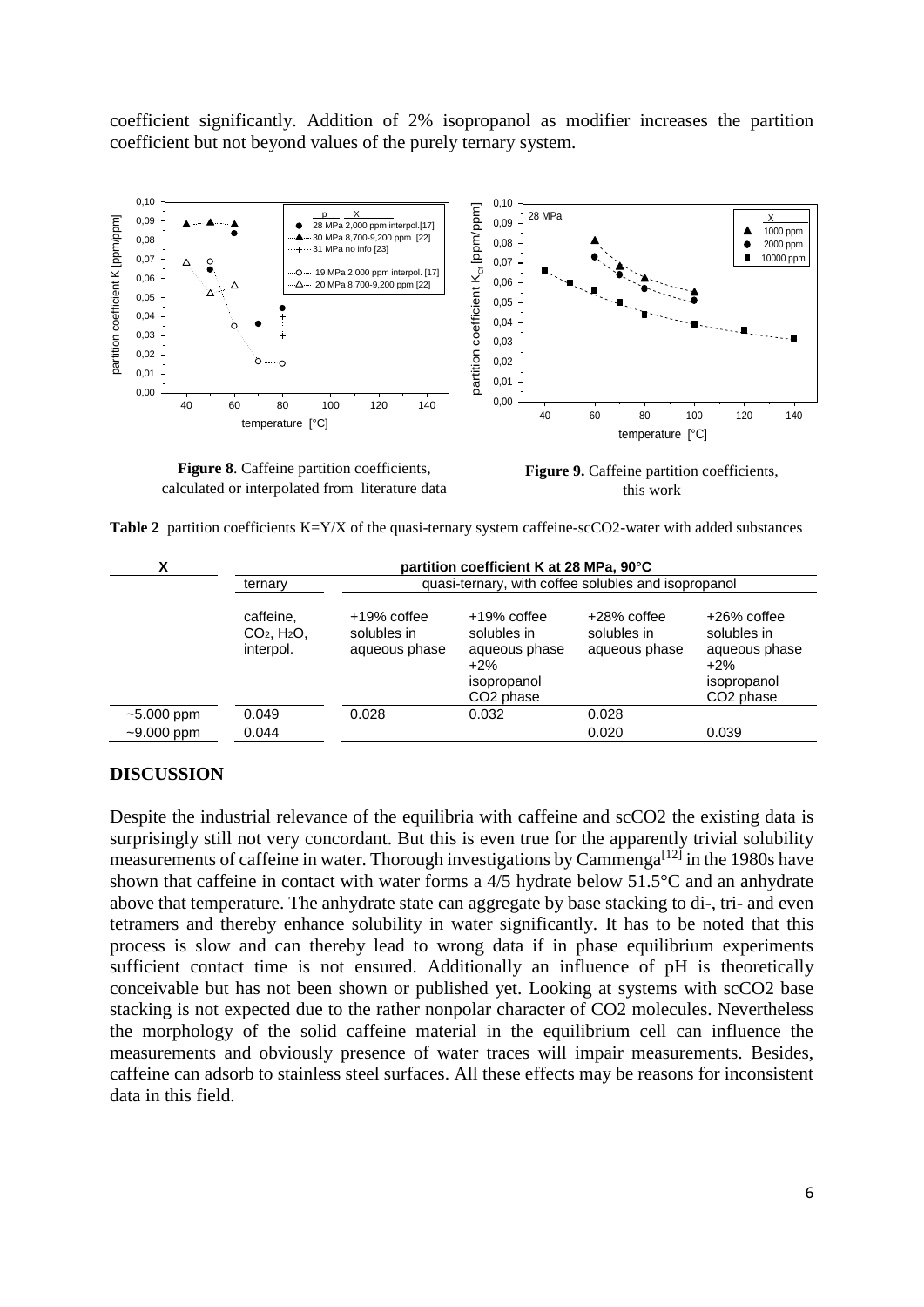The determined partition coefficients show, that a wash tower is an adequate unit operation to regenerate the supercritical CO<sub>2</sub> from decaffeination processes. Caffeine take-up of the water phase is high and caffeine concentrations in the wash water can be higher than in the supercritical phase what is helpful for a subsequent caffeine isolation process. For a process attempting to decaffeinate an aqueous extract either from coffee or tea the opposite is true: large amounts of the supercritical phase are necessary to extract the caffeine. The ratio of the contacting flows is given as MFR – mass flow ratio in (kg  $CO<sub>2</sub>/h$ )/(kg aqueous flow/h).



**Figure 10** McCabe-Thiele diagram for a wash tower **Figure 11** McCabe-Thiele diagram for the decaffeination of an aqueous liquid

In Fig.10 and 11 the use of ternary equilibrium data is shown exemplarily. The data is used for the determination of the number of theoretical equilibrium stages according to the McCabe-Thiele method<sup>[5]</sup>. Data for the operating line of a caffeine scrubber is taken from a patent<sup>[25]</sup> and graphical determination (Fig.11) renders three theoretical equilibrium stages. With a total packing height of 9.1m the height of one equilibrium stage is roughly 3m. Although the patent probably does not give the optimum parameters (lower temperatures are preferable for the wash process) it is recognizable, that scrubbing wash towers have to be tall (see Fig.1 right). Own experimental results of column separation experiments for the decaffeination of aqueous solutions are displayed in Fig.12. In the case of a model-system with caffeine and water the task to reduce the caffeine loading from 6500ppm to 2400ppm (filled circles) requires 3.5 stages and thus the height of one equilibrium stage is  $\sim$ 1.3m. It must be noted, that very large CO<sub>2</sub> flows are necessary.

The same process with real systems with soluble coffee substances will be hindered by the unfavorable shift of the phase equilibrium: the partition coefficient is lowered significantly (see Tab. 2). This is a serious drawback for this process concept. The clear impact of added coffee solubles needs an explanation. As before mentioned, caffeine reacts with other coffee brew components and can form complexes, e.g. a caffeine-chlorogenate complex [24] and because of that caffeine solubility in water can be enhanced. The effect was confirmed by first screening experiments: caffeine showed roughly a four-fold solubility in water at room temperature when 20% of coffee solubles were added.

Another aspect of the shape of the equilibrium line can be mentioned although its effect is not substantial for the investigated system: if we classify a constant partition coefficient and thus a straight equilibrium line as neutral, the curved shape of the real equilibrium line is not beneficial for the wash-tower process but for extraction of caffeine from aqueous solution.

Finally the choice of temperature and pressure can be addressed. The partition coefficients show that the scrubbing process is enhanced by lower pressures and lower temperatures. This is proposed by Linning et al.<sup>[26]</sup>. But in practice the process is dominated by the optimum parameters for the extraction of tea of coffee beans and an isobaric process is preferred. Only